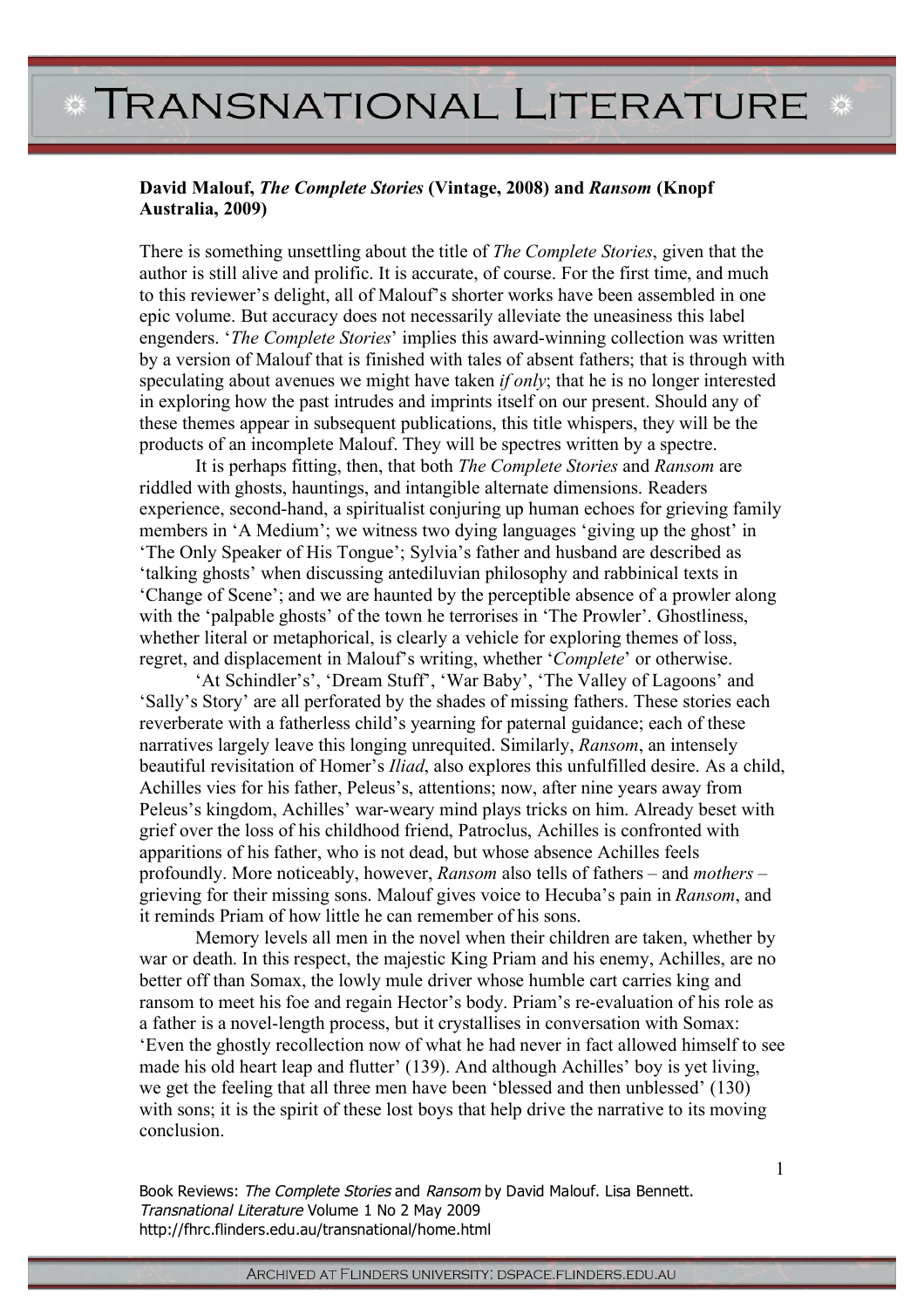Malouf also appears to mention ghosts when he wants to signpost ambiguous self-perception in these narratives. There is a sense that bodies can be experienced as simultaneously present and absent in his works, particularly when the characters are survivors of trauma. After returning from Vietnam, Charlie

felt he existed in a space which, the moment he stepped out of it, would close behind him, and he began practising; in mind stepping out, then looking back at the space he had filled for a little while with his warmth and watching it cool and give up all sign of his presence. This sort of thing was new to him. That there might be in you a ghostly quality of your own absence even when you were most warmly there... ('War Baby', 80).

This presence/absence is also evident when characters are described as living in two worlds at once. No matter how hard traumatised characters try to ignore it, the ghosts of their former selves continue to exist in the lives to which they've escaped: 'In the other lives that now haunted him [Charlie] had lived a different history, lighter or darker than the one he had brought home and could show' ('War Baby', 91). Similarly, Colin 'had long understood that one of his selves, the earliest and most vulnerable, had never left' his childhood home ('Dream Stuff', 206). Likewise, Sam McCall's children knew when it was best to avoid their father: 'there were what their mother called his "dumps," whole days it might be when he was like a ghost at their table ... He lived in two worlds, their father—with, so far as they could see, no traffic between them' ('The Domestic Cantata', 155). Priam, too, suffers from the sensation of living such a double-life in *Ransom*, yet it is clear in his case that there is a sustained flow of traffic between his two worlds. Sixty years after his father's kingdom is sacked, and all of his family murdered, Priam's brief experience of being a slave continues to haunt him:

'Leading away from the town … is a road, narrow, white, winding off across the plain, dwindling away into smoky haze. … I look up now and I can still see it. It's the road my other self went down. To a life where you and I, my dear, have never found one another. To a life I have lived entirely without you. In the same body perhaps,' he holds up his arm, 'with the same loose skin, the same ache in the knee-joints and thumbs. But one that for sixty years has known only drudgery and daily humiliation and blows. And that life too, I have lived, if only in a ghostly way. As a foul-smelling mockery of this one, that at any moment can rise to my nostrils and pluck at my robe and whisper, So there you are, old man Podarces.' (69).

Fickle chance – a forbidden concept in Priam's world – saved the king's body from that dreadful fate, but his memories of its possibility form an inextricable part of his present.

Hector's body, which is miraculously restored each night after Achilles spends the day defiling it, is a symbol of continuity that applies to both of the books reviewed here. His regenerated figure embodies and illustrates the past's refusal to change no matter how much force is inflicted upon it in the present. Dulcie Porter, like Achilles, is beset with immutable visions, perhaps of her own creation:

Book Reviews: The Complete Stories and Ransom by David Malouf. Lisa Bennett. Transnational Literature Volume 1 No 2 May 2009 http://fhrc.flinders.edu.au/transnational/home.html